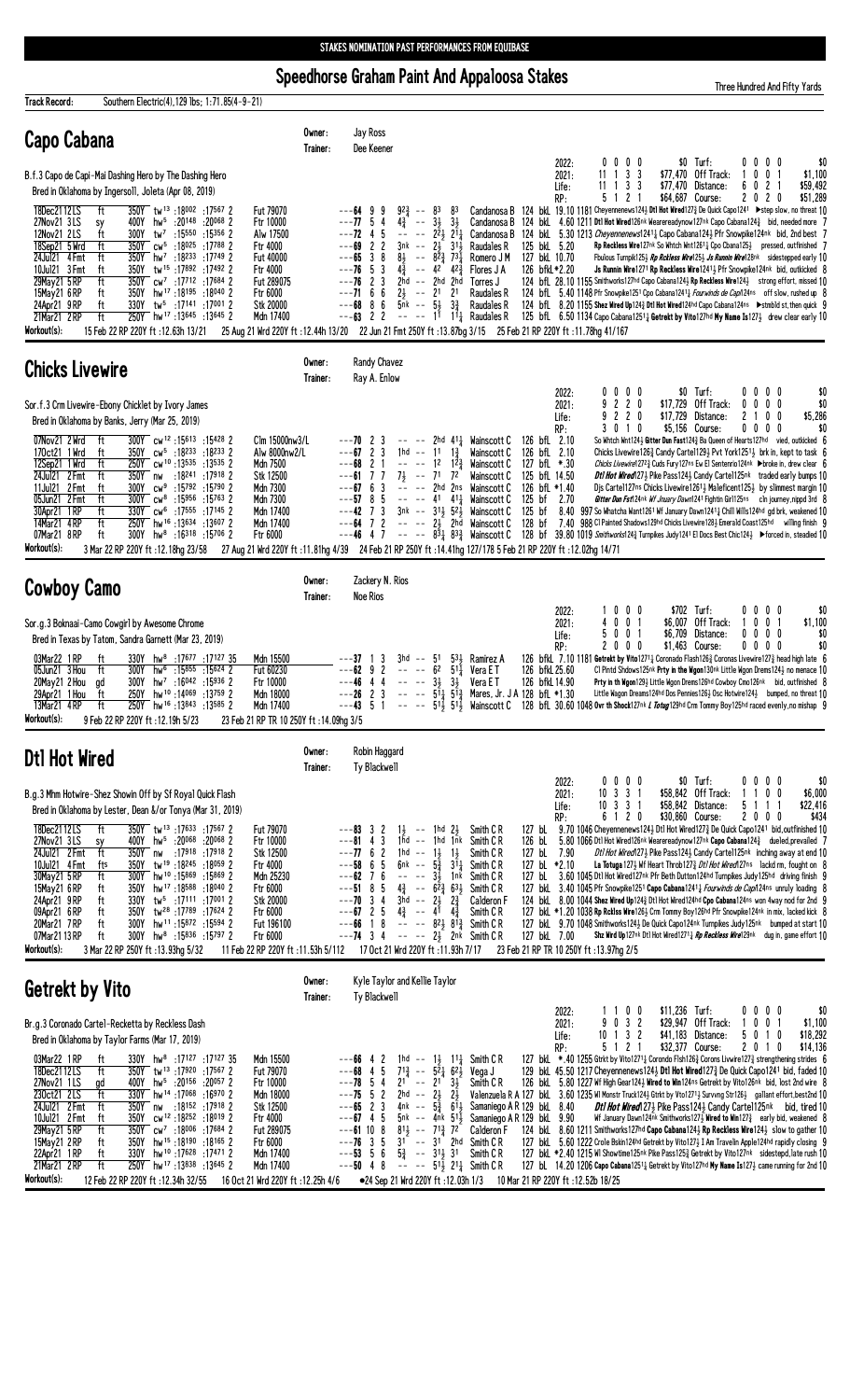| <b>Gitter Dun Fast</b>                                                                                                                                                                                                                                                                                                                                                                                                                                                                                                                                                                                                                                                                                                                                                                                                                                                                                                                                                                                                         | Owner:<br>Trainer: | Cosme Quijada<br>Cosme Quijada                                                                                                                                                                                                                     |                                                                                                                                                                                                                                                                                                                                                                                                                                                                     | 124                                                                                                                                                                                                                                                                                                                                                                                                                                                                                                                                                                                                                                                                                                                                                                                                                                                                                                                                                                                                                                                                                                                                                                                                                                                                                                                                                                                     |
|--------------------------------------------------------------------------------------------------------------------------------------------------------------------------------------------------------------------------------------------------------------------------------------------------------------------------------------------------------------------------------------------------------------------------------------------------------------------------------------------------------------------------------------------------------------------------------------------------------------------------------------------------------------------------------------------------------------------------------------------------------------------------------------------------------------------------------------------------------------------------------------------------------------------------------------------------------------------------------------------------------------------------------|--------------------|----------------------------------------------------------------------------------------------------------------------------------------------------------------------------------------------------------------------------------------------------|---------------------------------------------------------------------------------------------------------------------------------------------------------------------------------------------------------------------------------------------------------------------------------------------------------------------------------------------------------------------------------------------------------------------------------------------------------------------|-----------------------------------------------------------------------------------------------------------------------------------------------------------------------------------------------------------------------------------------------------------------------------------------------------------------------------------------------------------------------------------------------------------------------------------------------------------------------------------------------------------------------------------------------------------------------------------------------------------------------------------------------------------------------------------------------------------------------------------------------------------------------------------------------------------------------------------------------------------------------------------------------------------------------------------------------------------------------------------------------------------------------------------------------------------------------------------------------------------------------------------------------------------------------------------------------------------------------------------------------------------------------------------------------------------------------------------------------------------------------------------------|
| B.f.3 Gitter Dun Turnpike-Make No Shadows by Oak Tree Special<br>Bred in Oklahoma by Hester, Mike Or Jay Lynn (Apr 03, 2019)<br>17Dec21 2LS<br>400Y hw <sup>7</sup> :20410 :20178 2<br>Alw 17500<br>ft<br>27Nov21 1LS<br>hw <sup>5</sup> :20 <sup>607</sup> :20 <sup>057</sup> 2<br>gd<br>400Y<br>Ftr 10000<br>07Nov21 2 Wrd<br>300Y<br>cw <sup>12</sup> :15492:154282<br>Clm 15000nw3/L<br>ft<br>ft<br>23Jul21 4 Fmt<br>$300Y$ hw <sup>9</sup> :15936 :15936 2<br>Alw 7500nw2/L<br>300Y cw <sup>8</sup> :15763 :15763 2<br>05Jun21 2 Fmt<br>ft<br>Mdn 7300<br>ft<br>330Y hw <sup>9</sup> :18054 :17228 2<br>Mdn 17400<br>01May21 4RP<br>Workout(s):<br>28 Feb 22 RP 220Y gd:13.41b 16/16 6 Oct 21 Wrd 220Y ft:13.03hg 11/13 8 Apr 21 RP 220Y ft:12.91hg 43/52                                                                                                                                                                                                                                                                 |                    | 52<br>$---69$ 4<br>$- -$<br>75<br>$---58$ 8 7<br>$\sim$ $-$<br>$---77$ 6 1<br>$---61$ 5 1<br>$-68$ 5 1<br>$---22 \quad 5 \quad 9$                                                                                                                  | 4 <sup>2</sup> 4 <sup>1</sup> <sup>*</sup> Rivera A<br>$75$ $73\frac{1}{4}$ Gutierrez G<br>5nk 21<br>Cruz R<br>$---$ 1hd 1hd Cruz R<br>$---$ 1hd 1nk Cruz R<br>91 -- 94 $\frac{1}{4}$ 94 $\frac{3}{4}$ Ernst B                                                                                                                                                                                                                                                      | $$0$ Turf:<br>0000<br>0000<br>\$0<br>2022:<br>6 2 1 0<br>\$11,499 Off Track:<br>$0\quad0$<br>\$0<br>0<br>2021:<br>\$11,499<br>\$90<br>62<br>10<br>Distance:<br>$0\ 0\ 0\ 0$<br>Life:<br>$0\ 0\ 0$<br>\$340 Course:<br>$0\,0\,0\,0$<br>\$0<br>RP:<br>124 bkl 26.30 983 Js Runnin Wir1281 Hs Hrly128hd Dos Pnnies124nk >broke out, bothered foe, DQ9th 10<br>128 bL 9.80 1003 Wf High Gear124 } Wired to Win124ns Getrekt by Vito126nk ▶broke outwardly 8<br>124 bkL 10.00<br>So Whtch Want124 $\frac{1}{2}$ Gitter Dun Fast124 $\frac{3}{4}$ Ba Queen of Hearts127hd not enuf late 6<br>124 bL 2.60<br>Gitter Dun Fast124hd Pvt York125ns Dis Carte1129nk refused to lose 9<br>124 bL 27.10<br>Gitter Dun Fst124nk Wf Jnuary Dawn1241 Fightin Girl125ns much improved outing 8<br>129 bl. 16.40 911 Scret Livewire 124hd Fbulous Turnpike 126 $\frac{3}{4}$ Wired Four Forty 124 $\frac{3}{4}$ off a step slow 9<br>5 Apr 21 Wrd 220Y ft: 12.88hg 1/2                                                                                                                                                                                                                                                                                                                                                                                                                                    |
| <b>Js Runnin Wire</b>                                                                                                                                                                                                                                                                                                                                                                                                                                                                                                                                                                                                                                                                                                                                                                                                                                                                                                                                                                                                          | Owner:<br>Trainer: | Shirley Wheeler<br>Dee Keener                                                                                                                                                                                                                      |                                                                                                                                                                                                                                                                                                                                                                                                                                                                     |                                                                                                                                                                                                                                                                                                                                                                                                                                                                                                                                                                                                                                                                                                                                                                                                                                                                                                                                                                                                                                                                                                                                                                                                                                                                                                                                                                                         |
| Sor.g.3 Crm Livewire-Iwilliewantarunner by Willie Wanta Dash<br>Bred in Oklahoma by Wheeler, Shirley (Apr 07, 2019)<br>400Y hw <sup>7</sup> :20178 :20178 2<br>17Dec21 2LS<br>ft<br>Alw 17500<br>27Nov21 2LS<br>$hw^5$ :20598 :19854 2<br>Ftr 10000<br>400Y<br>sy<br>350Y<br>020ct21 3 Wrd<br>hw <sup>5</sup> :17760 :17760 2<br>Fut 84800<br>sys<br>350Y<br>$cw^5$ :17633 :17633 2<br>Ftr 4000<br>18Sep21 2 Wrd<br>ft<br>ft<br>350Y<br>hw <sup>7</sup> : 17899: 17749 2<br>24Jul21 4 Fmt<br><b>Fut 40000</b><br>tw <sup>15</sup> :17492:174922<br>10Jul21 3 Fmt<br>350Y<br>ft<br>Ftr 4000<br>:18 <sup>354</sup> :18 <sup>252</sup> 2<br>19Jun21 2 Fmt<br>ft<br>350Y<br>Mdn 7300<br>nw<br>hw <sup>11</sup> :18268 :17952 2<br>15May21 3 RP<br>ft<br>350Y<br>Ftr 6000<br>ft<br>330Y cw <sup>6</sup> :17 <sup>238</sup> :17166 2<br>Mdn 17400<br>30Apr21 5 RP<br>09Apr21 5RP<br>ft<br>350Y tw <sup>28</sup> :17870:178532<br>Ftr 6000<br>Workout(s):<br>21 Feb 22 RP 220Y ft: 12.84b 32/61<br>25 Aug 21 Wrd 220Y ft: 11.96h 7/20 |                    | 2 <sup>1</sup><br>-9<br>-8<br>$\sim$ $-$<br>53<br>---57<br>26<br>$\sim$ $\sim$<br>$5\frac{1}{2}$<br>$---94$ 9 8<br>$---88222$<br>-3<br>$3hd$ --<br>$---82$ 8<br>$---96661$<br>$1hd - -$<br>$---62$ 4 1<br>$---68$ 8 3<br>$--59$ 7 5<br>$---63$ 8 3 | Gutierrez G<br>$1\frac{1}{2}$ $1$ <sup>1</sup><br>$5\bar{2}$ $\frac{1}{2}$ $64\bar{3}$<br>Gutierrez G<br>-- 3nk 1nk<br>Gutierrez G<br>1hd -- $1\frac{1}{2}$ $1\frac{3}{4}$<br>Gutierrez G<br>3 <sup>1</sup><br>$3\overline{1}$<br>Gutierrez G<br>$11 \quad 11$<br>Gutierrez G<br>1hd -- 2hd $2\frac{3}{4}$<br>Raudales R<br>$5\frac{3}{2}$ -- $42\frac{1}{2}$ $41\frac{3}{2}$ Pulido J<br>$4nk$ -- $2hd$ $3\frac{1}{2}$<br>Flores J A<br>2hd $--$ 2hd 2hd Flores JA | $$0$ Turf:<br>0000<br>$0\,0\,0\,0$<br>\$0<br>2022:<br>$11$ 4 2 2<br>\$65,188 Off Track:<br>$0\quad 0$<br>\$33,724<br>2021:<br>2<br>\$65,188<br>3<br>\$52,033<br>11<br>4<br>22<br>Distance:<br>$\mathbf{2}$<br>Life:<br>4 0 1 1<br>\$4,277 Course:<br>2 0 1 0<br>\$1,472<br>RP:<br>128 bkl *1.20 1178 Js Runnin Wire1281 Hes a Harley128hd Dos Pennies124nk shifted in, best 10<br>128 bkl *1.30 1193 Cheyennenews124} Fourwinds de Cpi1242} WI Monster Truck126nk showed little 9<br>129 bkL 3.00<br>Js Runnin Wire129nk Rp Reckless Wire1251 Wf Jnury Dawn124nk big driving finish 10<br>128 bkL 3.10<br>Js Runnn Wr1283 Wf Jnury Dwn124nk Fbulous Turnpk125nk speed, much the best 8<br>128 bkL 3.30<br>Fbulous Turnpik125} Rp Rcklss Wire125} Js Runnin Wire128nk pinched, fought on 10<br>127 bkL 29.40<br>Js Runnin Wire1271 Rp Reckless Wire12411 Pfr Snowpike124nk powered away 8<br>124 bkL *.70<br>My Name Is126 <sup>3</sup> Js Runnin Wire1241 Jess Shakem124ns off sharp, overtaken 8<br>124 bkl 4.60 1091 Smithworks12713 De Quick Capo124nk Wf High Gear124hd dueled for place 8<br>126 bkL *1.20 1094 Dax124ns Wf Heart Throb1243 Js Runnin Wire126hd bmped brk, speedy 10<br>126 bkl 7.40 1107 Shz Wired Up124hd Js Runnin Wire126nk Dt1 Im Hot Div1241 <sup>3</sup> battled every step 9<br>25 Feb 21 RP 220Y ft : 12.63hg 125/167 3 Feb 21 RP 250Y ft : 14.52bg 29/47 |
| La Totuga                                                                                                                                                                                                                                                                                                                                                                                                                                                                                                                                                                                                                                                                                                                                                                                                                                                                                                                                                                                                                      | Owner:<br>Trainer: | Randy Chavez<br>Ray A. Enlow                                                                                                                                                                                                                       |                                                                                                                                                                                                                                                                                                                                                                                                                                                                     |                                                                                                                                                                                                                                                                                                                                                                                                                                                                                                                                                                                                                                                                                                                                                                                                                                                                                                                                                                                                                                                                                                                                                                                                                                                                                                                                                                                         |
| Br.f.3 Crm Livewire-Goldie Will Make It by Make It Anywhere<br>Bred in Oklahoma by Enlow, Ray (May 02, 2019)<br>27Nov21 3LS<br>400Y hw <sup>5</sup> :20350 :20068 2<br>Ftr 10000<br><b>SY</b><br>ft<br>Fut 40000<br>24Jul21 4 Fmt<br>350Y hw <sup>7</sup> :17924 :17749 2<br>10Jul21 4 Fmt<br>tw <sup>19</sup> :18059:180592<br>fts<br>350Y<br>Ftr 4000<br>ft<br>24Apr21 11 RP<br>350Y<br>tw <sup>5</sup> :18414 :17766 2<br>Fut 159500<br>350Y<br>09Apr21 3RP<br>ft<br>tw <sup>20</sup> :17652:176522<br>Ftr 6000<br>13Mar21 4RP<br>ft<br>250Y<br>hw <sup>16</sup> :13621:13585 2<br>Mdn 17400<br>Workout(s):<br>12 Feb 22 RP 220Y ft:13.40h 55/55<br>7 Nov 21 Wrd 220Y ft: 12.21hg 1/2                                                                                                                                                                                                                                                                                                                                       |                    | 31<br>$---68$ 2 2<br>$---80$ 10 5<br>$--67$ 5 1<br>$---50$ 2 7<br>$---75$ 1 2<br>$---59$ 8 3<br>$--- 41$                                                                                                                                           | -- 43 513 Pulido J<br>4nk -- $4\frac{3}{4}$ 411<br>1hd -- 1hd $1\frac{1}{2}$<br>Gutierrez G<br>$7^1$ -- $7^{2^3}$ $7^{4*}$<br>Romero J M<br>1hd -- $1\frac{1}{2}$ 1 <sup>1</sup> / <sub>4</sub> Romero J M<br>2 <sup>nk</sup> Gutierrez G                                                                                                                                                                                                                           | $$0$ Turf:<br>0000<br>0000<br>\$0<br>2022:<br>6 2 1 0<br>\$23,133 Off Track:<br>$0\quad0$<br>\$300<br>2021:<br>0<br>6 2 1 0<br>\$23,133 Distance:<br>0<br>0<br>\$18,275<br>$\mathbf{2}$<br>Life:<br>4<br>\$8,223<br>RP:<br>3 1 1 0<br>\$12,781 Course:<br>21<br>0<br>0<br>124 bkL 5.40 964 Dtl Hot Wired126nk Werereadynow127nk Capo Cabana124 $\frac{3}{4}$ ►bumped st, late fade<br>Valles Jr. G R 127 bfkL 10.30<br>Fbulous Turnpik125½ Rp Rcklss Wire125½ Js Runnin Wire128nk no troubles outside 10<br>127 bfkL 2.70<br>La Totuga127 $\frac{1}{2}$ Wf Heart Throb127 $\frac{3}{4}$ Dti Hot Wired127ns fired from break 8<br>128 fL<br>10.10<br>926 Rf Lvs Lvwr124hd Pfr Snwpk1283 Rp Rcklss Wr125hd impeded rival midway, DQ10th 10<br>128 fL<br>5.60 904 La Totuga1281 <sub>4</sub> So Whatcha Want126ns Turnpikes Judy 125hd bore out to 9 path 8<br>129 fL 5.30 898 Over the Shock127nk La Totuga129hd Crm Tommy Boy125hd impressive debut 9<br>●18 Jun 21 Fmt 250Y ft:13.72bg 1/6 24 Feb 21 RP 250Y ft:13.53hg 7/178                                                                                                                                                                                                                                                                                                                                                           |
| <b>Lion King</b>                                                                                                                                                                                                                                                                                                                                                                                                                                                                                                                                                                                                                                                                                                                                                                                                                                                                                                                                                                                                               | Owner:<br>Trainer: | Gary Vaughan<br>Alonzo Barraza                                                                                                                                                                                                                     |                                                                                                                                                                                                                                                                                                                                                                                                                                                                     |                                                                                                                                                                                                                                                                                                                                                                                                                                                                                                                                                                                                                                                                                                                                                                                                                                                                                                                                                                                                                                                                                                                                                                                                                                                                                                                                                                                         |
| Ch.c.3 Ivory King-Star of Olene by Dash to Chivato<br>Bred in Oklahoma by Gary Vaughan (Apr 15, 2019)<br>300ct21 3 Wrd<br>$-t$<br>330Y hw <sup>4</sup> :17124 :17114 2<br>Alw 8000nw2/L<br>020ct21 2 Wrd<br>400Y<br>hw <sup>3</sup> :20 <sup>401</sup> :20 <sup>401</sup> 2<br>Fut 40485<br>sys<br>ft<br>400Y cw <sup>5</sup> :20703 :20580 2<br>18Sep21 7 Wrd<br>Ftr 4000<br>10Jul21 2 Fmt<br>ft<br>350Y cw <sup>12</sup> :18249:18019 2<br>Ftr 4000<br>05Jun21 2 Fmt<br>ft<br>300Y cw <sup>8</sup> :16084 :15763 2<br>Mdn 7300<br>300Y tw <sup>17</sup> :15764:15509 2<br>16Apr21 2RP<br>Mdn 17400<br>sys<br>Workout(s):<br>16 Feb 22 RP 220Y ft: 13.09h 43/60                                                                                                                                                                                                                                                                                                                                                               |                    | ---70 7 1<br>$---72$ 8 5<br>$---48$ 4 1<br>$--67$ 7 3<br>$---49$ 14<br>$---47$ 8 3 $--- 3\frac{1}{2}$ 51 Ramirez E<br>20 Aug 21 Wrd 220Y ft :12.41hg 6/9 25 Jun 21 Fmt 250Y ft :13.47bg 5/9                                                        | 2hd -- 3hd 2hd Gutierrez G<br>$3nk$ -- $2hd$ $11\frac{1}{4}$ Gutierrez G<br>2hd -- $2\frac{1}{2}$ $4\frac{3}{4}$<br>Gutierrez G<br>3hd $-$ 5nk 41, Gutierrez G<br>$--- 51\frac{1}{4} 52$<br>Gutierrez G                                                                                                                                                                                                                                                             | $$0$ Turf:<br>0000<br>$0\,0\,0\,0$<br>\$0<br>2022:<br>\$19,739<br>Off Track:<br>\$17,270<br>2021:<br>6 1 1 0<br>0<br>0<br>2<br>\$224<br>6 1 1 0<br>\$19,739 Distance:<br>$0\,0\,0$<br>Life:<br>\$0<br>$0\ 0\ 0$<br>\$761 Course:<br>RP:<br>0000<br>Windys Livewire124hd Lion King129ns DHPvt York125hd dueled, just missed 8<br>129 bfkL 1.90<br>129 bfkL 6.20<br>Lion King 12911 Hes a Harley 127nk Emerald Coast 128hd brk out, sailed on by 8<br>128 bfkL 3.80<br>Jess Shkem124½ Emer1d Coast128ns Mr Apollo Blue129nk ▶brk thru, vied, weaken 9<br>127 bfkL 45.90<br>Wf January Dawn124nk Smithworks1273 Wired to Win127 $\frac{3}{2}$ in mix, outlasted 8<br>127 bfkL 6.00<br>Gitter Dun Fast 24nk Wf January Dawn1241 Fightin Girl125ns broke out sharply {<br>127 bfkl. 12.80 1079 Wired to Win1243 Livewires Wagon1273 Fightin Girl124ns bump st, speed, outkickd 9<br>17 Mar 21 RP TR 8 250Y ft: 13.86hg 2/5                                                                                                                                                                                                                                                                                                                                                                                                                                                                   |
| <b>Mhshes Wired</b>                                                                                                                                                                                                                                                                                                                                                                                                                                                                                                                                                                                                                                                                                                                                                                                                                                                                                                                                                                                                            | Owner:<br>Trainer: | Mary L. Hainline<br>Eddie D. Willis                                                                                                                                                                                                                |                                                                                                                                                                                                                                                                                                                                                                                                                                                                     |                                                                                                                                                                                                                                                                                                                                                                                                                                                                                                                                                                                                                                                                                                                                                                                                                                                                                                                                                                                                                                                                                                                                                                                                                                                                                                                                                                                         |
| B.f.3 Crm Livewire-Personal Ensign by Country Quick Dash<br>Bred in Oklahoma by Hainline, Mary L (Mar 29, 2019)<br>350Y cw <sup>8</sup> :18115 :18115 2<br>06Nov21 1 Wrd<br>ft –<br>Mdn 7500<br>cw <sup>10</sup> :17249:171442<br>310ct21 2 Wrd<br>ft<br>330Y<br>Mc1 15000<br>25Mar21 5 RP<br>ft<br>250Y<br>cw <sup>4</sup> :13887 :13684 2<br>Mc1 15000<br>hw <sup>8</sup> :16954:157062<br>07Mar21 8RP<br>ft<br>300Y<br>Ftr 6000<br>Workout(s):<br>18 Feb 22 RP 220Y ft: 12.61h 20/29                                                                                                                                                                                                                                                                                                                                                                                                                                                                                                                                        |                    | $---70$ 6 1<br>$---64$ 4 1 1 hd -- 2nk $3\frac{3}{4}$<br>$---40$ 10 3 $---$ 71 6 <sup>1</sup><br>$---9$ 3 10 -- -- 106 $\frac{3}{4}$ 107 $\frac{1}{2}$ Brooks JD<br>17 Oct 21 Wrd 220Y ft: 12.04hg 9/17 4 Aug 21 Rmt 220Y ft: 12.57h 14/14         | 1hd -- 11 12 $\frac{1}{4}$ Klaiber J<br>Klaiber J<br>Vega J                                                                                                                                                                                                                                                                                                                                                                                                         | $$0$ Turf:<br>$0\ 0\ 0\ 0$<br>$0\,0\,0\,0$<br>\$0<br>2022:<br>4 1 0 1<br>\$6,025 Off Track:<br>2021:<br>$0\quad 0$<br>$0\quad 0$<br>\$0<br>4 1 0 1<br>\$6,025 Distance:<br>1100<br>\$4,684<br>Life:<br>2000<br>\$430 Course:<br>00<br>$0\quad 0$<br>\$0<br>RP:<br>124 bfkL*1.70<br>Mhshes Wired12421 Run Due Run126ns Fabulous Walter124nk popped, drew off 9<br>124 bfkL 14.60<br>Cuz Ib Livewire125nk Paint Em a Vision1243 Mhshes Wired1241 brief foot, no kick 8<br>128 bfl 13.30 1015 A Pintd Zvi127hd Outlwsttofmind124hd Run Due Run124nk Dumped hard 2X early 10<br>125 bfL 25.70 1021 Smithworks1243 Turnpiks Judy1241 El Docs Best Chic1243 >broke slowly, altered 10<br>22 May 21 RP 220Y ft : 12.78b 5/10                                                                                                                                                                                                                                                                                                                                                                                                                                                                                                                                                                                                                                                                   |
| Mr Apollo Blue                                                                                                                                                                                                                                                                                                                                                                                                                                                                                                                                                                                                                                                                                                                                                                                                                                                                                                                                                                                                                 | Owner:<br>Trainer: | Michael Moss<br>Michael Moss                                                                                                                                                                                                                       |                                                                                                                                                                                                                                                                                                                                                                                                                                                                     |                                                                                                                                                                                                                                                                                                                                                                                                                                                                                                                                                                                                                                                                                                                                                                                                                                                                                                                                                                                                                                                                                                                                                                                                                                                                                                                                                                                         |
| Db.c.3 Jess Louisiana Blue-Allies Apollo by Apollo<br>Bred in Oklahoma by Ronna LIVely (Apr 16, 2019)<br>400Y hw <sup>3</sup> :21093 :20401 2<br>020ct21 2 Wrd sys<br>Fut 40485<br>400Y cw <sup>5</sup> :20655 :20580 2<br>18Sep21 7 Wrd<br>Ftr 4000<br>ft<br>330Y hw <sup>9</sup> :17771 :17228 2<br>Mdn 17400<br>01May21 4RP<br>ft                                                                                                                                                                                                                                                                                                                                                                                                                                                                                                                                                                                                                                                                                           |                    | $---42 \t 67$<br>$---50$ 3 2<br>$---37$ 9 6 5nk $--$ 6 <sup>2</sup> <sub>4</sub> 6 <sup>3</sup>                                                                                                                                                    | 71 <sup>1</sup> / <sub>2</sub> -- 7 <sup>2</sup> / <sub>4</sub> 74 <sup>1</sup> / <sub>2</sub> Samaniego A R 129 bL 30.70<br>$3n\bar{k}$ -- $3\frac{1}{2}$ $3\frac{1}{2}$                                                                                                                                                                                                                                                                                           | $$0$ Turf:<br>0000<br>$0\ 0\ 0\ 0$<br>\$0<br>2022:<br>4001<br>\$1,641 Off Track:<br>$0\ 0\ 0$<br>\$810<br>2021:<br>4001<br>\$1,641 Distance:<br>$0\,0\,0\,0$<br>\$0<br>Life:<br>\$0<br>2000<br>\$430 Course:<br>0000<br>RP:<br>Lion King1291 <sub>4</sub> Hes a Harley127nk Emerald Coast128hd Dbobbled start, bumped 8<br>Samaniego A R 129 bfL 27.30<br>Jess Shakem1243 Emerald Coast128ns Mr Apollo Blue129nk dueled, outfinished 9<br>Samaniego A R 129 bfl 43.40 1011 Secret Livewire124hd Fabulous Turnpike126 $\frac{3}{4}$ Wired Four Forty124 $\frac{3}{4}$ no troubles 9                                                                                                                                                                                                                                                                                                                                                                                                                                                                                                                                                                                                                                                                                                                                                                                                      |

22Apr21 1 RP ft 330Y hw <sup>10</sup> :18<sup>872</sup> :17<sup>471</sup> 2 Mdn 17400 ----- 3 10 10ª -- 10º½ Samaniego A R 129 bfL 63.00 1018 Wl Showtime125¤k Pike Pass125½ Getrekt by Vito127¤k tardy, forced in early 10 **Workout(s): •4** Mar 22 Wrd 220Y ft :11.88hg 1/3 15 Feb 22 Wrd 220Y ft :12.31h 2/4 2 Sep 21 Wrd 220Y ft :11.96hg 6/47 24 Mar 21 RP 250Y ft :14.50hg 77/86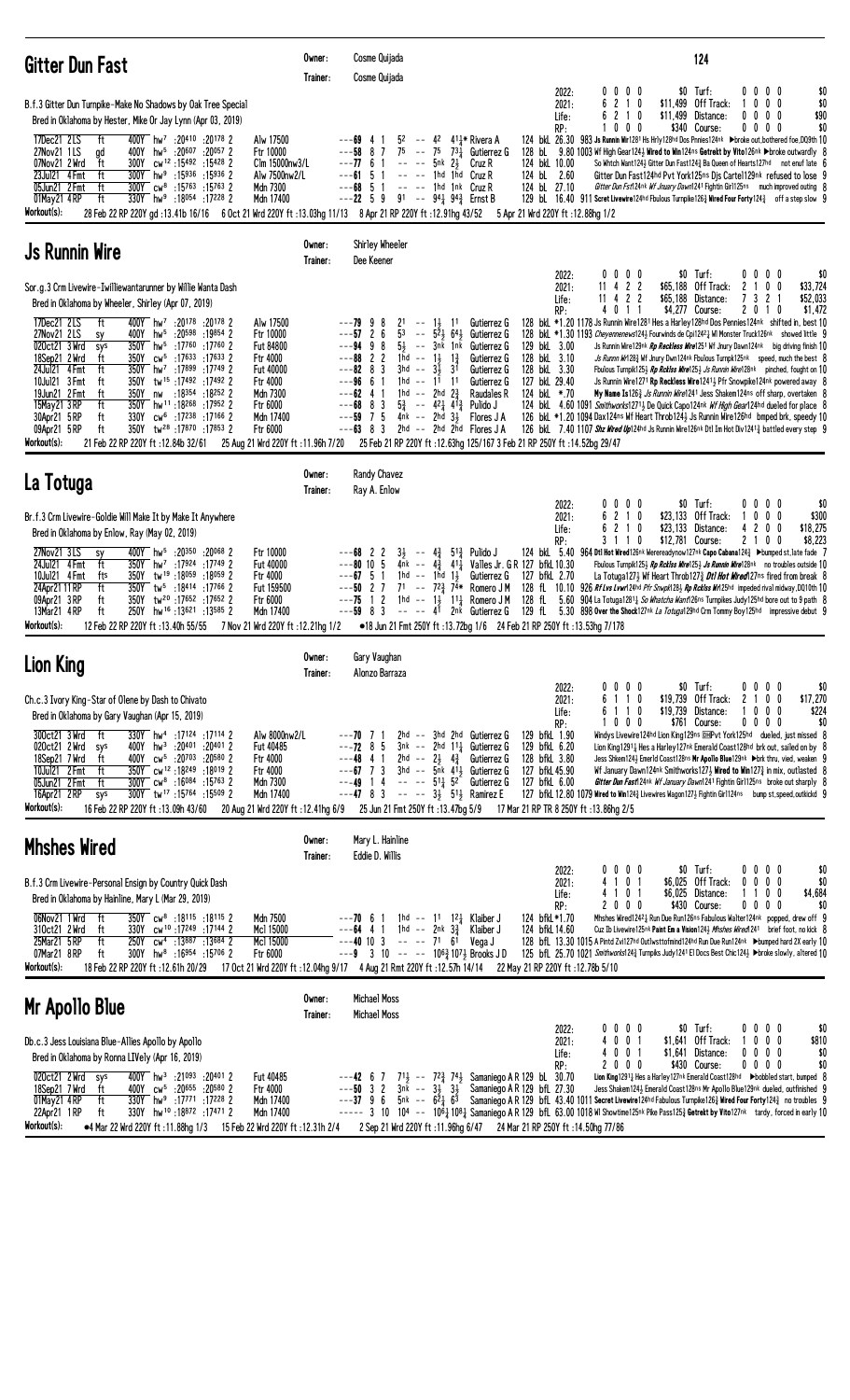| My Name Is                                                                                                                                                                                                                                                                                                                                                                                                                                                                                                                                                                                                                                                                                                                                                                                                                                                                                                                                                                                                                                                                                                                      | Owner:<br>Trainer: | <b>Roy Kent Perkins</b><br>Ray A. Enlow                                                                                                                                                                                                                                                                                                                                                                                                                                                                                                                                                                                                                                                                                                                                                                                                                                                                                                                                                                                                                                                                                                                                                                                                                                                                                                                                                                                                                                                                                                                                                                                                                                                                                                                                                                                                                                                                                                                                                                                                                                                                                       |
|---------------------------------------------------------------------------------------------------------------------------------------------------------------------------------------------------------------------------------------------------------------------------------------------------------------------------------------------------------------------------------------------------------------------------------------------------------------------------------------------------------------------------------------------------------------------------------------------------------------------------------------------------------------------------------------------------------------------------------------------------------------------------------------------------------------------------------------------------------------------------------------------------------------------------------------------------------------------------------------------------------------------------------------------------------------------------------------------------------------------------------|--------------------|-------------------------------------------------------------------------------------------------------------------------------------------------------------------------------------------------------------------------------------------------------------------------------------------------------------------------------------------------------------------------------------------------------------------------------------------------------------------------------------------------------------------------------------------------------------------------------------------------------------------------------------------------------------------------------------------------------------------------------------------------------------------------------------------------------------------------------------------------------------------------------------------------------------------------------------------------------------------------------------------------------------------------------------------------------------------------------------------------------------------------------------------------------------------------------------------------------------------------------------------------------------------------------------------------------------------------------------------------------------------------------------------------------------------------------------------------------------------------------------------------------------------------------------------------------------------------------------------------------------------------------------------------------------------------------------------------------------------------------------------------------------------------------------------------------------------------------------------------------------------------------------------------------------------------------------------------------------------------------------------------------------------------------------------------------------------------------------------------------------------------------|
| Sor.f.3 Crm Livewire-Dashin Dd by Little Jungle Jet<br>Bred in Oklahoma by Enlow, Ray (Mar 20, 2019)<br>13Nov21 3 Wrd<br>400Y tw <sup>5</sup> :20139 :20118 2<br>ft<br>Fut 44055<br>230ct21 2 Wrd<br>400Y<br>cw <sup>12</sup> :20 <sup>166</sup><br>:20166 2<br>Ftr 4000<br>ft<br>18Sep21 2 Wrd<br>ft<br>350Y cw <sup>5</sup> :18037 :17633 2<br>Ftr 4000<br>350Y hw <sup>7</sup> :18035 :17749 2<br>ft<br><b>Fut 40000</b><br>24Jul21 4 Fmt<br>10Jul21 5 Fmt<br>cw <sup>8</sup> :18022<br>:1800 2<br>Ftr 4000<br>350Y<br>sys<br>ft<br>$:18252:18252$ 2<br>Mdn 7300<br>19Jun21 2 Fmt<br>350Y<br>nw<br>ft<br>hw <sup>15</sup> :18 <sup>554</sup> :18 <sup>165</sup> 2<br>15May21 2RP<br>350Y<br>Ftr 6000<br>330Y cw <sup>6</sup> :17296 :17166 2<br>Mdn 17400<br>30Apr21 5 RP<br>ft<br>21Mar21 2RP<br>ft<br>250Y hw <sup>17</sup> :13867 :13645 2<br>Mdn 17400<br>300Y hw <sup>8</sup> :16100 :15916 2<br>Ftr 6000<br>07Mar21 11 RP<br>ft<br>Workout(s):<br>14 Feb 22 RP 220Y ft: 11.85h 4/27                                                                                                                                    |                    | 0 0 0 0<br>\$0 Turf:<br>0000<br>\$0<br>2022:<br>$10$ 2 2 2<br>\$24,677 Off Track:<br>$0 \quad 1 \quad 0$<br>\$728<br>2021:<br>$10$ 2 2 2<br>\$24,677<br>Distance:<br>5<br>-1<br>0<br>\$11,416<br>Life:<br>4 0 0 2<br>\$3,595 Course:<br>0<br>0<br>\$169<br>RP:<br>0<br>$---73$ 2 2<br>$2hd - - 1hd 2nk$ Klaiber J<br>124 bfkL 5.90<br>Trap Play 124nk My Name Is1243 Rp Reckless Wire126nk dueled, outkicked 7<br>$---77222$<br>2hd -- 2hd 1ns Wainscott C<br>126 bfkL 2.70<br>My Name Is126ns WI Showtime1241 Wf January Dawn12423 dueled, prevailed 6<br>$--68$ 3 7<br>$6^{13}$ -- $6^{21}$ $6^{23}$<br>127 bfL 9.80<br>Js Runnin Wir1283 Wf Jnury Dwn124nk Fbulous Turnpike125nk >bumped repeatedly 8<br>Wainscott C<br>$6\frac{1}{2}$ -- $51\frac{1}{4}$ 52<br>$---75$ 4 6<br>Benn C J<br>129 bfL 21.50<br>Fbulous Turnpik125 $\frac{1}{2}$ Rp Reckless Wire125 $\frac{1}{2}$ Js Runnin Wire128nk brk out, brushed 10<br>$---75$ 1 1<br>1hd $--$ 1hd 2nk Wainscott C<br>124 bfL 9.90<br><i>Fabulous Turnpike</i> 125nk My Name Is1241 <sub>2</sub> Ken Miles124 <sub>2</sub> spdy, drftd, lost nod 9<br>$--68$ 5 5<br>$3nk$ -- 1hd $1\frac{3}{4}$<br>126 bfL 5.30<br>My Name Is1263 Js Runnin Wire1241 Jess Shakem124ns bobbled, rallied 8<br>Wainscott C<br>$---58$ 8 3<br>$6^{11}$ -- 5 <sup>2</sup> 5 <sup>2</sup> <b>Wainscott C</b><br>124 bf 14.10 1081 Carole Baskin124hd Getrekt by Vito127 $\frac{1}{2}$ I Ama Travelin Apple124hd no response 9<br>$---56$ 10 4<br>$6\frac{1}{2}$ -- $7\frac{1}{2}$ $6\frac{3}{4}$<br>6.10 1107 Dax124ns Wf Heart Throb124} Js Runnin Wire126hd closer than appears 10<br>Wainscott C<br>125 bf<br>$---48$ 5 1<br>$   2^{1}$ $3^{11}$ Wainscott C<br>127 bf $9.60$ 1086 Cpo Cabana 1251 $\frac{1}{4}$ Getrekt by Vito 127hd My Name Is 127 $\frac{1}{2}$ brk well, outkicked 2nd 10<br>$-- -3\frac{1}{2}$ 31<br>Wainscott C 128 bf 10.70 1090 De Quick Capo124ns Wired to Win1241 My Name Is128hd erratic early 9<br>$---59$ 9 1<br>27 Aug 21 Wrd 220Y ft:11.97h 13/39 22 Feb 21 RP 220Y gd:12.20hg 15/41 5 Feb 21 RP 220Y ft:12.55hg 30/71                                     |
| Over the Shock                                                                                                                                                                                                                                                                                                                                                                                                                                                                                                                                                                                                                                                                                                                                                                                                                                                                                                                                                                                                                                                                                                                  | Owner:<br>Trainer: | Robin Haggard<br>Ty Blackwell                                                                                                                                                                                                                                                                                                                                                                                                                                                                                                                                                                                                                                                                                                                                                                                                                                                                                                                                                                                                                                                                                                                                                                                                                                                                                                                                                                                                                                                                                                                                                                                                                                                                                                                                                                                                                                                                                                                                                                                                                                                                                                 |
| Blk.c.3 Crm Livewire-Dont Look Ethel by Streak and Dash<br>Bred in Unknown Country by Whitekiller, Matt (Mar 21, 2019)<br>17Dec21 2LS<br>ft<br>400Y hw <sup>7</sup> :20565 :20178 2<br>Alw 17500<br>Ftr 10000<br>400Y hw <sup>5</sup> :20821 :19854 2<br>27Nov21 2LS<br>sy<br>ft<br>09Apr21 5RP<br>350Y tw <sup>28</sup> :18 <sup>200</sup> :178532<br>Ftr 6000<br>13Mar21 4RP<br>ft<br>250Y hw <sup>16</sup> :13585:13585 2<br>Mdn 17400<br>Workout(s):<br>13 Feb 22 RP 220Y ft: 12.65h 53/73<br>16 Oct 21 Wrd 220Y ft:12.19hg 3/6                                                                                                                                                                                                                                                                                                                                                                                                                                                                                                                                                                                             |                    | $$0$ Turf:<br>$0\,0\,0\,0$<br>0000<br>\$0<br>2022:<br>4 1 0 0<br>\$12,362 Off Track:<br>$0\,$ $0\,$ $0\,$<br>\$0<br>2021:<br>$0\quad 0$<br>\$12,362 Distance:<br>\$338<br>$0\,$ $0\,$ $0\,$<br>Life:<br>41<br>\$12,312 Course:<br>\$338<br>2100<br>1000<br>RP:<br>127 bl 28.40 1185 Js Runnin Wir1281 Hes Hrley128hd Dos Pennies124nk inside bid, wknd late, PL7th 10<br>$--62$ 1 5<br>$11 - -2\frac{1}{2}$<br>821* Smith C R<br>$---47$ 3 5<br>$63\frac{1}{2}$ -- $6\overline{3}$<br>$85\frac{3}{4}$ Smith C R<br>128 bl 19.80 1215 Chynnnws124} Fourwnds d Cp1242} WI Monstr Truck126nk brushed, start, no bid 9<br>$--46$ 5 5<br>$51\frac{5}{4}$ -- $42\frac{1}{4}$ $42\frac{1}{4}$<br>127 bkL 2.10 1152 Shz Wird Up124hd Js Runnin Wire126nk Dtl Im Hot Div12413 >hammered both sides 9<br>Smith C <sub>R</sub><br>$---62$ 4 8<br>$--- 23$ 1nk Smith C R<br>127 bl *1.10 1175 Over the Shock127nk La Totuga129hd Crm Tommy Boy125hd brk slow, furious bid 9<br>30 Sep 21 Wrd 220Y my :13.02h 18/18 ●24 Feb 21 RP TR 3 250Y ft :13.86hg 1/5                                                                                                                                                                                                                                                                                                                                                                                                                                                                                                                                                                                                                                                                                                                                                                                                                                                                                                                                                                                                                                                                                |
| <b>Paint Em a Vision</b>                                                                                                                                                                                                                                                                                                                                                                                                                                                                                                                                                                                                                                                                                                                                                                                                                                                                                                                                                                                                                                                                                                        | Owner:<br>Trainer: | <b>Michael Moss</b><br>Michael Moss                                                                                                                                                                                                                                                                                                                                                                                                                                                                                                                                                                                                                                                                                                                                                                                                                                                                                                                                                                                                                                                                                                                                                                                                                                                                                                                                                                                                                                                                                                                                                                                                                                                                                                                                                                                                                                                                                                                                                                                                                                                                                           |
| Db.g.3 Second Painted Sign-Emmas Vision by Real Visions<br>Bred in Oklahoma by Michael Moss (Mar 12, 2019)<br>330Y cw <sup>10</sup> :17164 :17144 2<br>310ct21 2 Wrd<br>ft<br>Mcl 15000<br>020ct21 2 Wrd<br>400Y hw <sup>3</sup> :21893 :20401 2<br>Fut 40485<br>sys<br>400Y cw <sup>5</sup> :20412 :20411 2<br>18Sep21 6 Wrd<br>ft<br>Ftr 4000<br>11Jul21 2 Fmt<br>ft<br>300Y cw <sup>9</sup> :16383 :15790 2<br>Mdn 7300<br>ft<br>350Y<br>hw <sup>17</sup> :19 <sup>630</sup> :18 <sup>699</sup> 2<br>25Jun21 2 Fmt<br>Mc1 10000<br>ft<br>330Y cw <sup>6</sup> :18321 :17145 2<br>Mdn 17400<br>30Apr21 1RP<br>Workout(s):<br>15 Feb 22 Wrd 220Y ft : 12.37h 3/4<br>4 Mar 22 Wrd 220Y ft: 12.50hg 3/3                                                                                                                                                                                                                                                                                                                                                                                                                          |                    | \$0 Turf:<br>2022:<br>$0\,0\,0\,0$<br>0000<br>\$0<br>6 0 2 0<br>\$3,424 Off Track:<br>$0\ 0\ 0$<br>\$810<br>2021:<br>6020<br>\$90<br>\$3,424 Distance:<br>$0\,$ $0\,$ $0\,$<br>Life:<br>1000<br>\$340 Course:<br>$0\ 0\ 0\ 0$<br>\$0<br>RP:<br>2hd $--$ 1nk 2nk Cruz R<br>124 fkL 6.40<br>Cuz Ib Livwire125nk Pint Em Vision1243 Mhshes Wired1241 brf spd caught at wire 8<br>---68<br>6<br>-1<br>$---7$ 58<br>$8^{11}$ -- $8^{31}$ $8^{93}$ Cruz R<br>124 fL 18.20<br><b>Lion King</b> 1291 $\frac{1}{4}$ Hes a Harley 127 <sup>nk</sup> Emerald Coast 128 <sup>hd</sup> $\blacktriangleright$ fractious gate 8<br>$--61$ 7 8<br>4nk -- $2\frac{1}{2}$ 2ns Cruz R<br>124 fL 55.00<br>Hes a Harley 129ns Paint Em a Vision 124nk Candy Cartel 125 <sup>3</sup> closed strong 9<br>$  7\overline{2}$ $84\overline{4}$ FonsecaSoto F 124 fL<br>$---32$ 2 8<br>43.10<br>Dis Cartel127ns Chicks Livewire12613 Maleficent1253 never fully leveled 10<br>6<br>$64\frac{1}{4}$ -- $66\frac{1}{2}$ 6 <sup>6</sup> $\frac{1}{4}$ Wainscott C 125 fl 31.00<br>5<br>Windys Livewire12411 Cuz Iba Livewire1251 Ba Queen of Hearts1271 outrun 7<br>---7<br>126 fL 77.30 1033 So Whtcha Want1261 Wf January Dawn1241} Chill Wills124hd ▶hard to load, green 10<br>91 $\frac{1}{2}$ -- 10 <sup>5</sup> $\frac{3}{4}$ 10 <sup>7</sup> $\frac{1}{4}$ Vega R<br>$---1$ 10 8<br>2 Sep 21 Wrd 220Y ft: 11.96hg 6/47 9 Jul 21 Fmt 250Y ft: 13.98hg 7/8                                                                                                                                                                                                                                                                                                                                                                                                                                                                                                                                                                                                                                                                                             |
| Party in the Wagon                                                                                                                                                                                                                                                                                                                                                                                                                                                                                                                                                                                                                                                                                                                                                                                                                                                                                                                                                                                                                                                                                                              | Owner:<br>Trainer: | <b>Oscar Nunez</b><br>Oscar Nunez                                                                                                                                                                                                                                                                                                                                                                                                                                                                                                                                                                                                                                                                                                                                                                                                                                                                                                                                                                                                                                                                                                                                                                                                                                                                                                                                                                                                                                                                                                                                                                                                                                                                                                                                                                                                                                                                                                                                                                                                                                                                                             |
| B.f.3 Little Pyc-Partys Dolls Angel by Dance Master<br>Bred in Oklahoma by Buckskin Ec Inc (Apr 08, 2019)<br>28Dec21 5 Evd<br>330Y hw <sup>10</sup> :17321:16929 2<br>wfs<br>Clm 25000nw2/L<br>:15 <sup>850</sup> :15 <sup>487</sup> 2<br>01Dec21 4 Evd<br>ft<br>300Y<br>Clm 20000nw2/L<br>nw<br>04Nov21 7 Evd<br>ft<br>220Y<br>tw <sup>8</sup> :12 <sup>334</sup> :12 <sup>003</sup> 2<br>Alw 9500nw2/L<br>25Sep2111LS<br>ft<br>350Y cw <sup>5</sup> :18060 :17959 2<br>Clm 20000nw2/L<br>28Aug2111 Gil<br>cw <sup>5</sup> :15838 :15672 2<br>Alw 11200nw2/L<br>ft<br>300Y<br>07Aug21 3 Hou<br>350Y<br>hw <sup>8</sup><br>:18 <sup>163</sup> :17 <sup>929</sup> 2<br>Fut 50640<br>ft<br>15Jul21 2 Hou<br>350Y<br>:18 <sup>047</sup> :18 <sup>019</sup> 2<br>Ftr 10000<br>nw<br>ad<br>hw <sup>12</sup> :17666:169472<br>330Y<br>Alw 24000nw2/L<br>23Jun21 6 Hou<br>ft<br>05Jun21 3 Hou<br>hw <sup>6</sup> :15668:156242<br>Fut 60230<br>ft<br>300Y<br>20May21 2 Hou<br>$300Y$ hw <sup>7</sup> :15936 :15936 2<br>Ftr 10000<br>gd<br>Workout(s):<br>27 Apr 21 Sil 220Y ft: 13.58b 4/4<br>24 Feb 21 RP TR 8 250Y ft : 14.37hg 6/7 |                    | $0\ 0\ 0\ 0$<br>2022:<br>\$0 Turf:<br>0000<br>\$0<br>$11$ 1 3 1<br>$1\quad1\quad0$<br>\$8,885<br>\$27,077 Off Track:<br>4<br>2021:<br>11 1 3 1<br>\$27,077 Distance:<br>3<br>\$8,803<br>020<br>Life:<br>$0\ 0\ 0\ 0$<br>\$0 Course:<br>0000<br>\$0<br>RP:<br>124 bL 14.30<br>Candy and Coronas1243 Tdz Jes the One124hd Jj Carter1241 no menace 7<br>$---516$<br>-5<br>$5\frac{1}{2}$<br>$- - 6\frac{1}{2}$<br>$62$ Trujillo M A<br>$5\frac{1}{2}$<br>5<br>---55<br>- 4<br>$\sim$ $ \sim$ $\sim$<br>$6^{2}$ +<br>124 bL<br>6.50<br>Shes Jess So Specil126} Ply Some Blues124} Dshwy Royal124hd ▶ steadied late<br>Cabrera R<br>$--53$<br>6<br>$-- -- 61$<br>72<br>AguilarOrozco H 124 bL<br>Dshing Bella124 <sup>3</sup> Jesstice for All124hd Play Some Blues124nk failed to menace 8<br>-1<br>8.50<br>128 bL<br>$---65$ 3 3<br>2}<br>$-- 2\frac{1}{2}$ $2\frac{1}{2}$<br>Mendez F A<br>2.70 991 Go Gttum Pyc129} Prty in th Wgon128nk Clv Siete129nk ▶bumped, gate, steadied 7<br>3 <sup>1</sup><br>6<br>8<br>3 <sup>1</sup><br>124 bL<br>Mendez F A<br>4.40<br>---60<br>Dsvldo124} Rg1 Wgon Strek124nk Prty in the Wgon124nk steady effort good run 9<br>125 bL 11.70<br>2<br>6<br>4nk -- 4nk 41 <sub>7</sub><br>---70<br>Rivera A<br>Wearereadynow1273 Secret Livewire124hd <i>Cheyennenews</i> 125 $\frac{3}{4}$ no menace 9<br>$---64$ 2 2<br>2hd -- 2hd 2nk<br>124 bL 2.50<br>Secret Livewire124nk Party in the Wagon124nk Drive126nk duel, forced in, hung 7<br>Rivera A<br>$---53$ 4 7<br>71 $\frac{1}{2}$ -- 7 <sup>5</sup> $\frac{1}{4}$ 74 $\frac{1}{4}$ Mendez F A<br>129 bL 11.40<br>Remember Mc12713 <i>Mo Delirio</i> 124nk Tempting Special Two124ns squeezed back 9<br>$---73$ 4 3<br>$-- -22$ 2nk Mendez FA<br>130 bL<br>5.50<br>CI Pintd Shdows125nk Prty in th Wgon130nk Littl Wgon Drms1243 finished strong 10<br>$---52$ 7 1 -- -- $1\frac{1}{2}$ 1<br>129 bL 6.20<br>Prty in the Wgon129} Little Wgon Dreams126hd Cowboy Camo126nk strong drive 8<br>Mendez F A                                                                                                                                       |
| <b>Rf Livies Livewire</b>                                                                                                                                                                                                                                                                                                                                                                                                                                                                                                                                                                                                                                                                                                                                                                                                                                                                                                                                                                                                                                                                                                       | Owner:<br>Trainer: | Marvin L and Pam Wilcox<br>Dee Keener                                                                                                                                                                                                                                                                                                                                                                                                                                                                                                                                                                                                                                                                                                                                                                                                                                                                                                                                                                                                                                                                                                                                                                                                                                                                                                                                                                                                                                                                                                                                                                                                                                                                                                                                                                                                                                                                                                                                                                                                                                                                                         |
| Sor.g.3 Crm Livewire-Rf Livies Special by Desirio<br>Bred in Oklahoma by Wilcox, Marvin L And/or Pam (Mar 12, 2019)<br>29May 21 5 RP<br>ft<br>350Y<br>cw <sup>7</sup> :18127:17684 2<br>Fut 289075<br>15May21 4RP<br>ft<br>350Y hw <sup>14</sup> :18180:181802<br>Ftr 6000<br>24Apr21 11 RP<br>ft<br>350Y tw <sup>5</sup> :17766 :17766 2<br>Fut 159500<br>350Y tw <sup>28</sup> :17442:174422<br>09Apr21 4RP<br>ft<br>Ftr 6000<br>20Mar21 7RP<br>ft<br>hw <sup>11</sup> :15770:15594 2<br>Fut 196100<br>300Y<br>300Y hw <sup>8</sup> :15894 :15890 2<br>07Mar21 9RP<br>Ftr 6000<br>ft<br>Workout(s):<br>21 Feb 22 RP 220Y ft : 12.15h 22/61                                                                                                                                                                                                                                                                                                                                                                                                                                                                                    |                    | $0\ 0\ 0\ 0$<br>\$0 Turf:<br>0000<br>\$0<br>2022:<br>6 3 1 0<br>\$93,594 Off Track:<br>$0\ 0\ 0$<br>\$0<br>0<br>2021:<br>6 3 1 0<br>\$93,594 Distance:<br>\$80,550<br>4 3 0 0<br>Life:<br>6 3 1 0<br>\$93,594 Course:<br>4300<br>\$80,550<br>RP:<br>124 bl *2.30 1096 Smithworks127hd Capo Cabana1243 Rp Reckless Wire1243 off behind field 10<br>102 -- 92<br>923<br>Pulido J<br>$---55$ 4 10<br>$---73$ 8 1 1 $---$ 1 1 1 <sup>3</sup><br>124 bl. *.10 1092 Rf Livis Livwir1241 <sup>3</sup> DHITrp Ply 1241 <sup>1</sup> DHI Wired Four Forty 1241 <sup>1</sup> sped off, drftd in 8<br>Pulido J<br>$---83$ 4 3 3hd $---$ 2hd 1hd<br>Pulido J<br>124 bl *1.20 1096 Rf Livis Livewire124hd Pfr Snowpike1283 Rp Reckless Wire125hd ran down leader 10<br>$---84$ 9 1<br>$1\frac{1}{2}$ -- 11 11<br>124 bl 1.90 1096 Rf Livis Livwir1241 Smithworks127nk Pfr Bth Dutton124nk good speed, clear late 9<br>Pulido J<br>$---72$ 9 9<br>$  -$ 711 51<br>Pulido J<br>124 bfl. 13.10 1107 Smithworks124} De Quick Cpo124nk Turnpikes Judy125nk missed brk, late energy 10<br>$---71$ 6 5 $---$ 1hd 2ns Pulido J<br>124 bfl. 23.10 1109 Grnt Dcious124ns Rf Livis Livwir124 <sub>2</sub> Cuz Ib Livwire124hd strong try,out-nodded 9<br>26 Feb 21 RP 220Y ft : 12.57hg 87/117 3 Feb 21 RP 250Y ft : 14.74hg 45/47                                                                                                                                                                                                                                                                                                                                                                                                                                                                                                                                                                                                                                                                                                                                                                                                                    |
| <b>Rp Reckless Wire</b>                                                                                                                                                                                                                                                                                                                                                                                                                                                                                                                                                                                                                                                                                                                                                                                                                                                                                                                                                                                                                                                                                                         | Owner:<br>Trainer: | <b>Roy Kent Perkins</b><br>Ray A. Enlow                                                                                                                                                                                                                                                                                                                                                                                                                                                                                                                                                                                                                                                                                                                                                                                                                                                                                                                                                                                                                                                                                                                                                                                                                                                                                                                                                                                                                                                                                                                                                                                                                                                                                                                                                                                                                                                                                                                                                                                                                                                                                       |
| B.f.3 Crm Livewire-Rp Miss Reckess Dash by Reckless Dash<br>Bred in Oklahoma by Perkins, Roy Kent (Feb 05, 2019)<br>13Nov21 3 Wrd<br>400Y tw <sup>5</sup> :20196 :20118 2<br>ft<br>Fut 44055<br>400Y cw <sup>13</sup> :19849:19849 2<br>230ct21 3 Wrd<br>ft<br>Ftr 4000<br>020ct21 3 Wrd<br>350Y hw <sup>5</sup> :17816 :17760 2<br>Fut 84800<br>sys<br>18Sep21 5 Wrd<br>cw <sup>5</sup> :17 <sup>788</sup> :17 <sup>788</sup> 2<br>ft<br>350Y<br>Ftr 4000<br>24Jul21 4 Fmt<br>350Y hw <sup>7</sup> :17828 :17749 2<br>ft<br><b>Fut 40000</b><br>10Jul21 3 Fmt<br>350Y tw <sup>15</sup> :17629:174922<br>Ftr 4000<br>ft<br>29May21 5 RP<br>ft<br>350Y cw <sup>7</sup> :17 <sup>785</sup> :17684 2<br>Fut 289075<br>ft<br>350Y hw <sup>13</sup> :18161:181612<br>Ftr 6000<br>15May21 5 RP<br>ft<br>350Y tw <sup>5</sup> :17867 :17766 2<br>Fut 159500<br>24Apr21 11 RP<br>350Y tw <sup>28</sup> :17624:176242<br>09Apr21 6RP<br>ft<br>Ftr 6000<br>Workout(s):<br>3 Mar 22 RP 250Y ft: 13.81hg 2/32                                                                                                                               |                    | $0\ 0\ 0\ 0$<br>$$0$ Turf:<br>2022:<br>0000<br>\$0<br>11 4 3 4<br>\$99,681 Off Track:<br>\$14,916<br>0<br>$\overline{1}$<br>0<br>2021:<br>$11$ 4 3 4<br>\$99,681 Distance:<br>8 3 3 2<br>\$91,824<br>Life:<br>5 2 0 3<br>\$57,876 Course:<br>4 2 0 2<br>\$57,265<br>RP:<br>$3hd$ -- $3hd$ $3\frac{3}{4}$<br>126 bfkL *.20<br>Trap Play 124nk My Name Is1243 Rp Reckless Wire126nk hard fought loss 7<br>$---70$ 7 5<br><b>Wainscott C</b><br>11 -- 12 13 $\frac{3}{4}$ Wainscott C<br>$---91$ 1 1<br>126 bfkL *.05<br>Rp Reckless Wire12633 Trp Ply12413 Pfr Apollitical Kate12421 blew them away 5<br>$--91$ 4 5<br>1hd -- 1hd 2nk Wainscott C<br>125 bfkL*2.50<br>Js Runnin Wire129nk Rp Reckless Wire1251 Wf Jnury Dwn124nk speed, outkicked 10<br>$---81 \quad 3 \quad 3$<br>$1hd - -$<br>1} 1 <sup>nk</sup> Wainscott C<br>127 bfkL *.40<br>Rp Reckless Wire127nk So Whtch Wnt12611 Cpo Cbana1251 anxious, kept to task 7<br>$--85$ 7 2<br>2hd -- 2hd $2\frac{1}{2}$<br>125 bfkL 3.20<br>Fbulous Turnpik125 $\frac{1}{2}$ Rp Rcklss Wir125 $\frac{1}{2}$ Js Runnin Wire128 <sup>nk</sup> escaped congestion 10<br>Wainscott C<br>$---90$ 1 2<br>$2hd - 21$ $21$<br>Wainscott C<br>124 bfkL*2.20<br>Js Runnin Wire1271 Rp Reckless Wire12413 Pfr Snowpike124nk clr 2nd, no match 8<br>$---72$ 9 2<br>$3\frac{1}{2}$ -- $3\frac{1}{2}$ $3\frac{1}{2}$<br>124 bfkL 8.20 1074 Smithworks127hd Capo Cabana1243 Rp Reckless Wire1243 gaining at finish 10<br><b>Wainscott C</b><br>$---71$ 6 1<br>1hd -- 1hd 1hd<br>Wainscott C<br>124 bfkl 2.10 1069 Rp Reckless Wire124hd Wf Hert Throb125hd Shez Wired Up1242 tussled, won nod 9<br>125 bfkl 5.50 1090 Rf Livis Livwir124hd Pfr Snowpik1283 Rp Rcklss Wire125hd brk out, always close 10<br>$---78$ 10 6<br>$6\frac{1}{2}$ -- $3\frac{1}{2}$<br>$3\frac{1}{2}$<br>Wainscott C<br>$---75$ 6 1<br>$1\frac{1}{2}$ -- $1\frac{1}{2}$ $1\frac{1}{2}$<br>Wainscott C 126 bfkL 5.10 1061 Rp Rcklss Wr126 2 Crm Tmmy Boy126hd Pfr Snowpk124nk led at once, held sway 8<br>28 Jun 21 Fmt 250Y sy : 13.97hg 2/5 21 Mar 21 RP 220Y ft : 13.24bg 35/36 171 Pull 20 V ft : 13.24bg 35/36 |